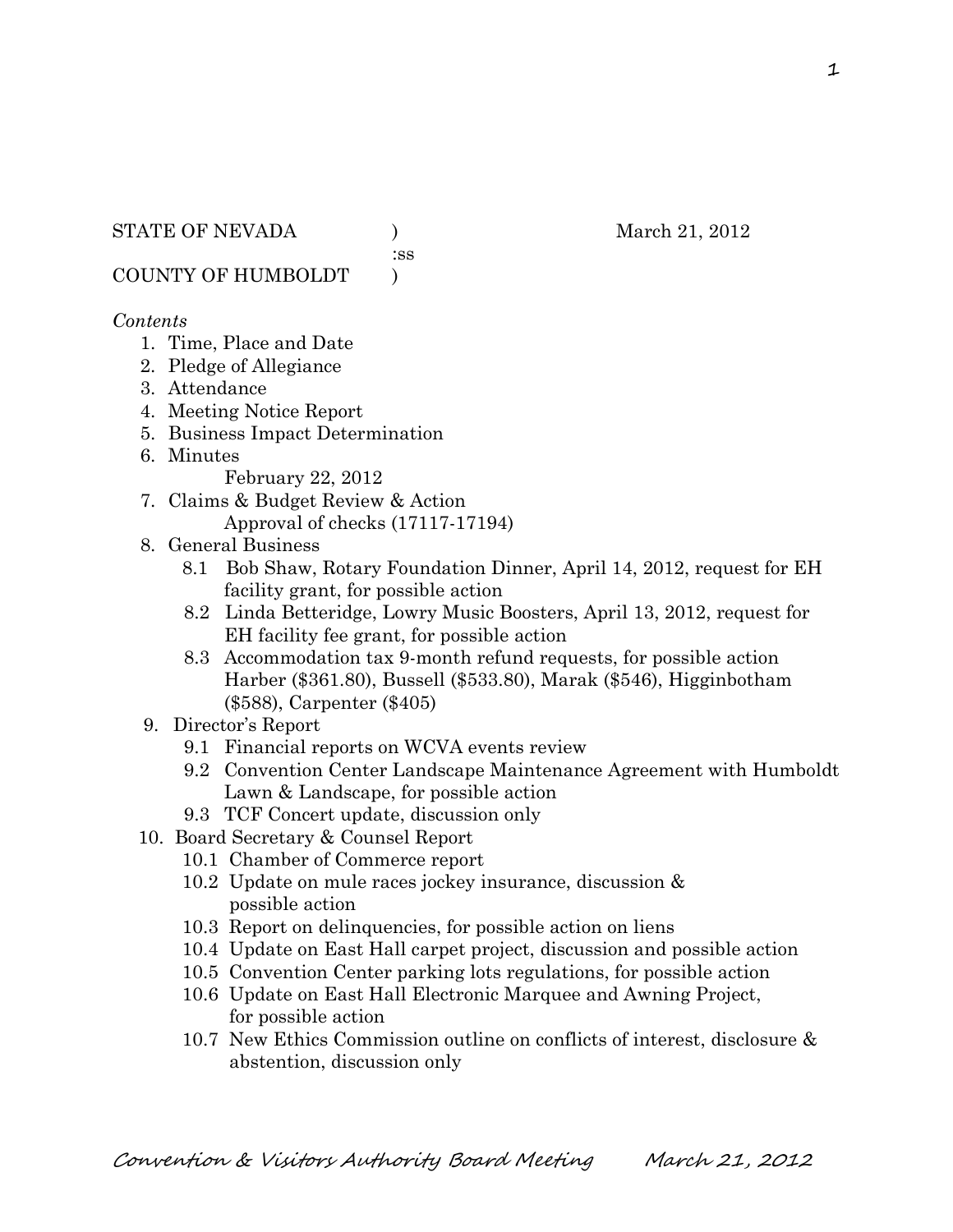#### 11. Board Administrator

- 11.1 February reports
- 11.2 Designation of Auditor for FY 2011-2012, discussion and possible action
- 11.3 Budget review and approval of tentative budget, FY 2013, for possible action
- 12. Other Reports
- 13. Next Meeting Date
- 14. Adjournment

#### **MINUTES, MARCH 21, 2012**

- **1. Time, Place and Date.** The Winnemucca Convention and Visitors Authority met in regular session in full conformity with the law at the Winnemucca Convention Center, West Hall, Winnemucca, Nevada at 4:00 pm on Wednesday, March 21, 2012 with Chairman Terry Boyle presiding.
- **2. Pledge of Allegiance.**

| <b>3. Attendance.</b> Convention and Visitors Authority Board Officials Present: |                                           |  |
|----------------------------------------------------------------------------------|-------------------------------------------|--|
| Terry Boyle                                                                      | Chairman and Hotel Representative         |  |
| Don Stoker                                                                       | Treasurer and Motel Representative        |  |
| Joyce Sheen                                                                      | City Representative                       |  |
| <b>Bill Macdonald</b>                                                            | Secretary and Counsel                     |  |
| Kendall Swensen                                                                  | Board Administrator                       |  |
| Convention and Visitors Authority Board Officials Absent:                        |                                           |  |
| Rodd William Stowell                                                             | Vice Chairman and Business Representative |  |
| Dan Cassinelli                                                                   | County Representative                     |  |
| <b>Staff Members Present:</b>                                                    |                                           |  |
| Kim Petersen                                                                     | Director                                  |  |
| <b>Shelly Noble</b>                                                              | Administrative Clerk                      |  |
| <b>Staff Members Absent:</b><br>None                                             |                                           |  |
| <b>Others Present:</b>                                                           |                                           |  |
| John Siegfried                                                                   | Winnemucca Rotary Club                    |  |
| Tom Klein                                                                        | Winnemucca Rotary Club                    |  |
| Linda Betteridge                                                                 | <b>Lowry Music Boosters</b>               |  |
|                                                                                  |                                           |  |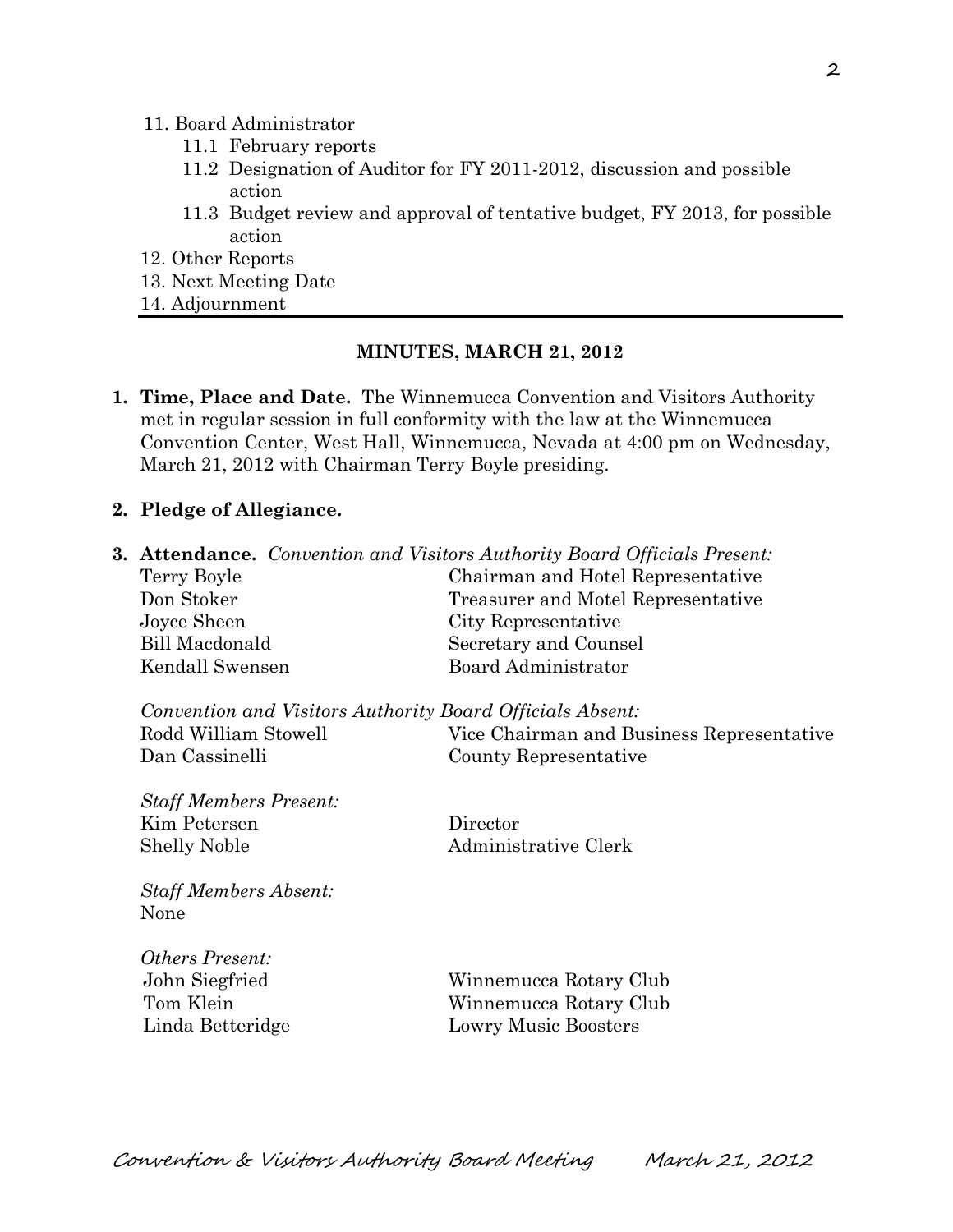### **4. Meeting Notice Report.**

Chairman Boyle reported that notice, including meeting agenda, was posted by Shelly Noble by 9:00 am Thursday, March 16, 2012 at Humboldt County Library, Court House, Post Office, City Hall and Convention Center West Hall. No persons have requested mailed notice during the past six months.

**5. Business Impact Determination.** After review of the March 21, 2012 agenda, *Don Stoker made a motion that no proposed agenda item is likely to impose a direct and significant economic burden on a business or directly restrict formation, operation, or expansion of a business. The motion carried unanimously, 3-0.*

#### **6. Minutes.**

Prior meeting minutes of February 22, 2012. *Don Stoker made a motion to accept the minutes of the February 22, 2012 meeting. Motion carried, 3-0.* 

**7. Claims.** The following claims were submitted for payment and approved on March 21, 2012:

| <b>BANK ACCOUNT</b> | <b>CHECK NUMBERS</b> | AMOUNT       |
|---------------------|----------------------|--------------|
| Nevada State Bank   | 17117-17194          | \$188,620.38 |

*Don Stoker made a motion to approve all claims as submitted. The motion carried unanimously, 3-0.*

# **8. General Business.**

#### **8.1 Bob Shaw, Rotary Foundation Dinner, April 14, 2012, request for EH facility grant, for possible action**

Bob was unable to be here tonight so John Siegfried and Tom Klein are representing Rotary and making this request. Each year clubs from northern Nevada (Reno, Ely, Elko) get together for this dinner. The location rotates each year. During these events the clubs network and catch up on activities that they are involved in. The one thing they all have in common is that each club's projects benefit their local community. This Foundation Dinner is a thank you to all of the contributors who assist with making their projects a success. *Don Stoker made a motion approving a facility grant for the Main Floor of the East Hall (\$600) for the Rotary Foundation Dinner on April 14, 2012. The Rotary Club is responsible for any other Convention Center charges. Motion carried unanimously, 3-0.* 

#### **8.2 Linda Betteridge, Lowry Music Boosters, April 13, 2012, request for EH facility grant, for possible action**

This will be the 4th Annual Where's the Beef fundraiser for the LHS Music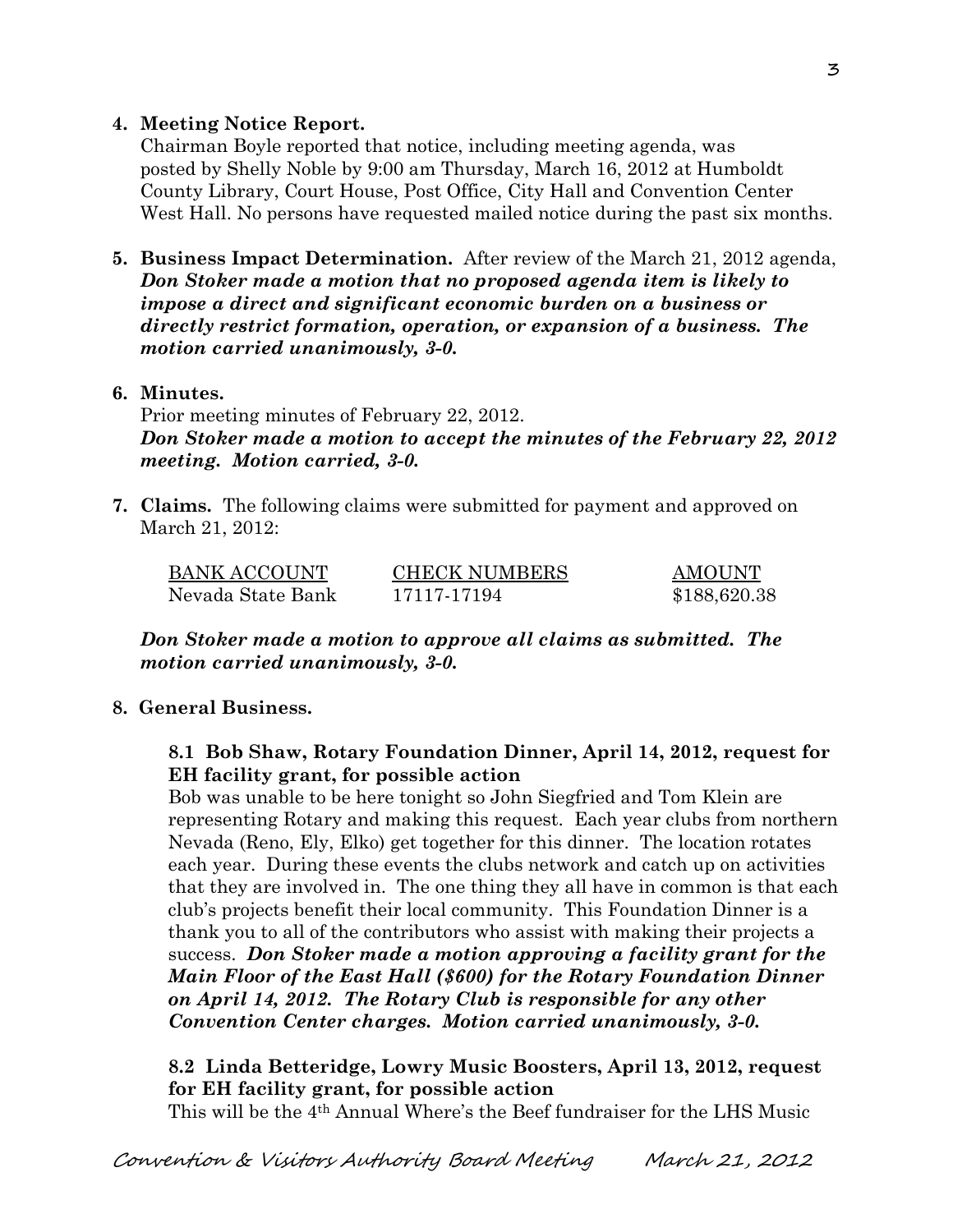Boosters. Funds raised provide instruments and music for the Lowry Music Department, as well as scholarships for continued education and travel expenses to competitions. *Don Stoker made a motion approving a facility grant for the East Hall Comstock Room and kitchen (\$400) for the Lowry Music Boosters "Where's the Beef?" fundraiser on April 13, 2012. The Lowry Music Boosters are responsible for any other Convention Center charges. Motion carried unanimously, 3-0.* 

**8.6 Accommodation tax 9-month refund requests, Harber (\$361.80), Bussell (\$533.80), Gates (\$766.80), Marak (\$546), Higginbotham (\$588), Carpenter (\$405), for possible action**

*Joyce Sheen made a motion to approve the accommodation tax 9-month refund requests for Michael Harber (\$361.80), Ryan Bussell (\$533.80), Donald Gates (\$766.80), Mark Marak (\$546), E. B. Higginbotham (\$588), Scott Carpenter (\$405). Motion carried unanimously, 3-0.*

**9. Director's Report.**

#### **9.1 Financial reports on WCVA events**

Bank reconciliations for the Tri-County Fair was included in the board packets for review.

#### **9.2 Convention Center Landscape Maintenance Agreement with Humboldt Lawn & Landscape, for possible action**

Board members reviewed a proposal from Humboldt Lawn & Landscape for weekly Convention Center landscape and sprinkler maintenance. The monthly fee is \$155. This item does not require a motion by the board but Kim wanted to bring it to their attention and see if there were any concerns about entering into such an agreement. All board members thought it was a very good idea and the cost seemed very reasonable. Kim will proceed with getting this agreement finalized.

#### **9.3 TCF Concert update, for discussion only**

Kim showed board members the latest report on ticket sales for the Jake Owen concert September  $1<sup>st</sup>$ . To date, we have over \$54,000 in ticket sales. There has been very little advertising done. Kim is confident that the concert will be sold out. Kim also brought to the board's attention a press release noting that Jake Owen's hit song "Alone With You" has been certified gold by the country music industry.

#### **10. Secretary and Counsel, Monthly report.**

**10.1 Chamber of Commerce report** No report.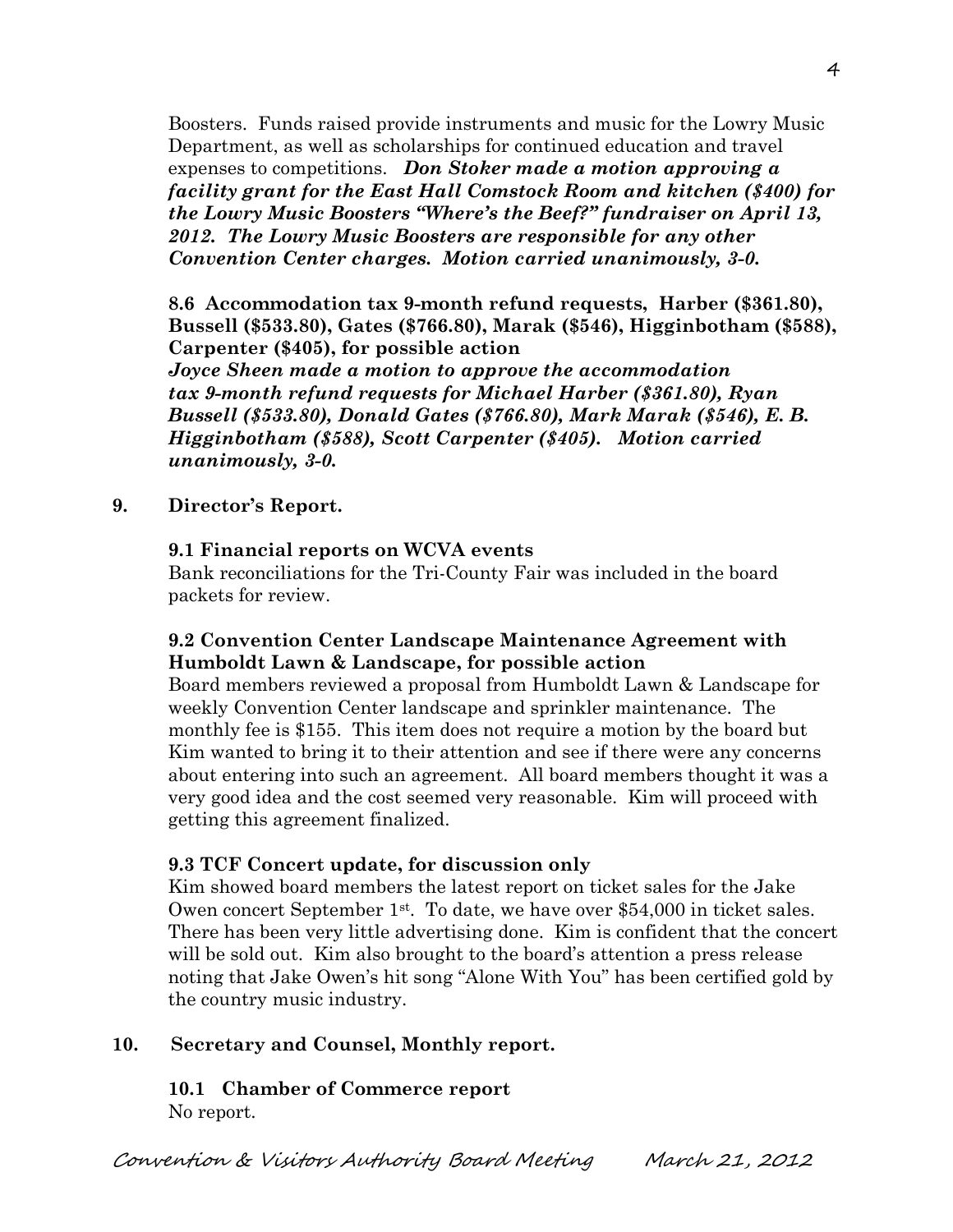# **10.2 Update on mule races jockey insurance, discussion & possible action**

Bill has been in contact with Stephen Romero who is researching acquiring this coverage for the races June 2 & 3, 2012.

#### **10.3 Report on delinquencies, for possible action on liens** No report.

### **10.4 Update on East Hall carpet project, discussion & possible action**

The paperwork has been completed in order for us to join the National Joint Powers Alliance (NJPA) and proceed with the carpet purchase. The specs for floor repair and carpet installation should be completed in 7-10 days.

# **10.5 Convention Center parking lots regulations, for possible action**

Bill presented a draft of the wording for the parking lot signs along with the appropriate Nevada Revised Statutes. Board members would like signs at each entrance.

# **10.6 Update on East Hall Electronic Marquee and Awning Project, for possible action**

No report.

#### **10.7 New Ethics Commission outline on conflicts of interest, Disclosure & abstention, discussion only** No report.

# **11. Board Administrator.**

# **11.1 February Financial Reports**

Room taxes were down slightly from last year. The pipeliners really had an impact on last year's collections.

# **11.2 Designation of Auditor for FY 2011-2012, discussion and possible action**

Steele and Associates made a 3-year proposal for annual auditing services for the Winnemucca Convention & Visitors Authority. The dollar amount is \$1,000 more each year than the previous agreement we had with them, but at \$18,000 per year is still considerably less then what was spent 8 or 10 years ago. Kendall recommends that we accept their proposal and board members agreed. Since the agenda item lists the auditor designation as only for one year, Bill recommended that this board approve the 2011-2012 designation (bid process and formal board motion not necessary for this expenditure amount) and put approval for the additional years on April's agenda. Kendall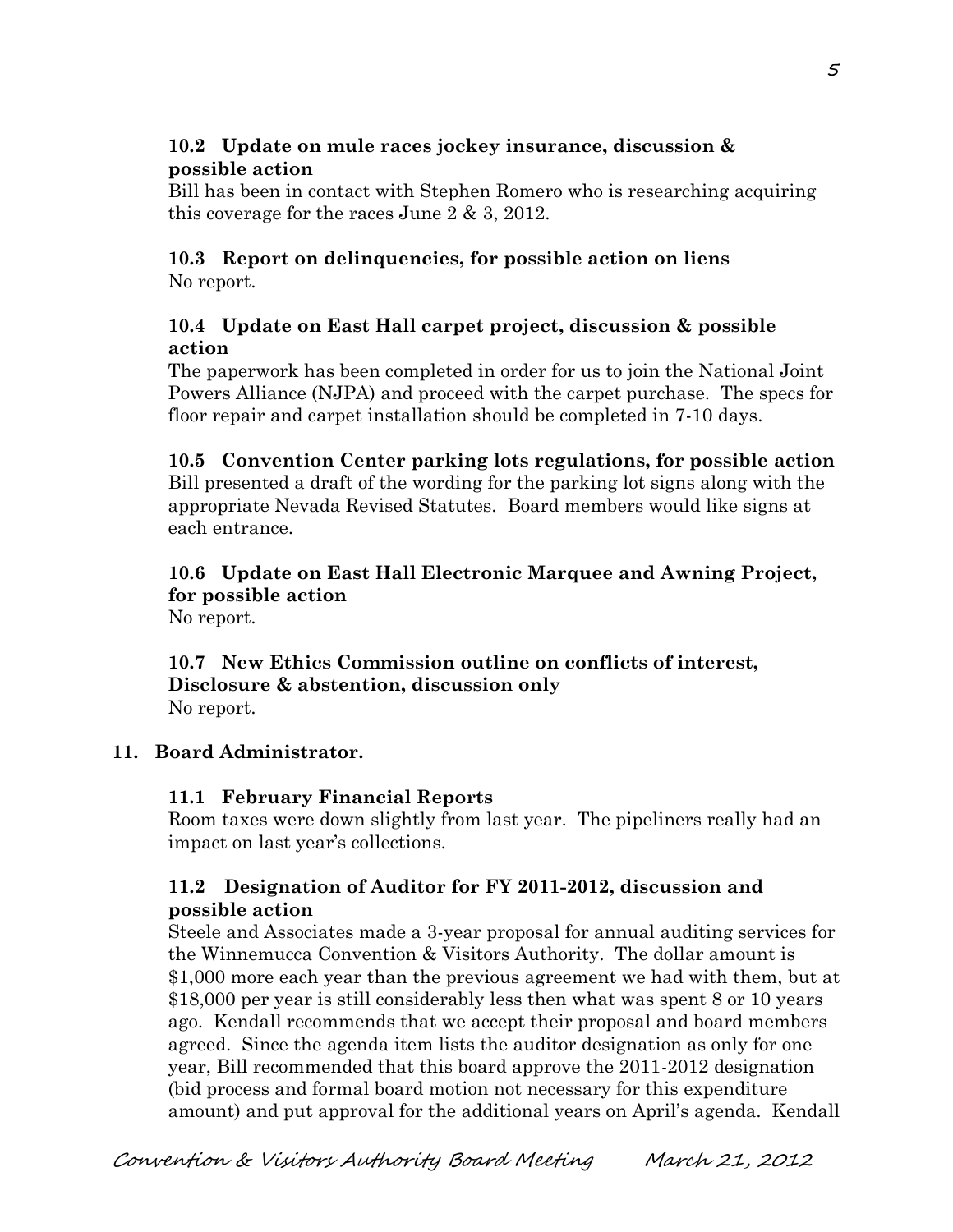will let Steele know that approval for one year was granted and approval for the remaining two years will be on the April WCVA meeting agenda.

### **11.3 Budget review and approval of tentative budget, FY 2013, for possible action**

Even though the budgeted room tax amount is higher than last year, the overall budget is leaner and the increased amount takes into account our increased room tax rate. Board members reviewed the budgeted income and expense figures Kendall and Kim projected for next year. As in past years, adjustments can be made for major expenditures, if necessary. The approved tentative budget is due to Nevada Taxation by April 15. *Don Stoker made a motion to approve the 2013 WCVA tentative budget as presented. Motion approved unanimously, 3-0.* 

# **12. Other Business.**

# **12.1 Ranch Hand Rodeo update**

We're still working on the final figures for the event and will have more information at next month's meeting. The number of horses and bulls sold was down but the average sale price was up. The gate receipts were up too.

# **12.2 WEC ATM machine**

This machine was installed right before Ranch Hand Rodeo. Over the course of the weekend, it processed approximately \$20,000. Board members questioned if the machine and its contents are covered by our insurance. Kim will check into this.

# **12.3 Visitor Guide and Adventure Guide**

Kim handed out copies of the new Visitor and Adventure Guides for the board to look at. If anyone has any suggestions or corrections, let Kim know.

# **12.4 Security system**

The Convention Center security system is up and running. It came into use during Shooting the West when a woman in the East Hall was convinced she had left her purse in the Comstock Room and when she went back to retrieve it, it was gone. Recordings from our cameras showed her leaving the building with her purse.

# **12.5 Accounting software**

Kim asked Kendall if it would be advantageous for Shelly to start using QuickBooks instead of mas90 for the Convention Center financial transactions. Kendall was agreeable to the change and suggested that it be implemented at the beginning of the fiscal year, July 1, 2012.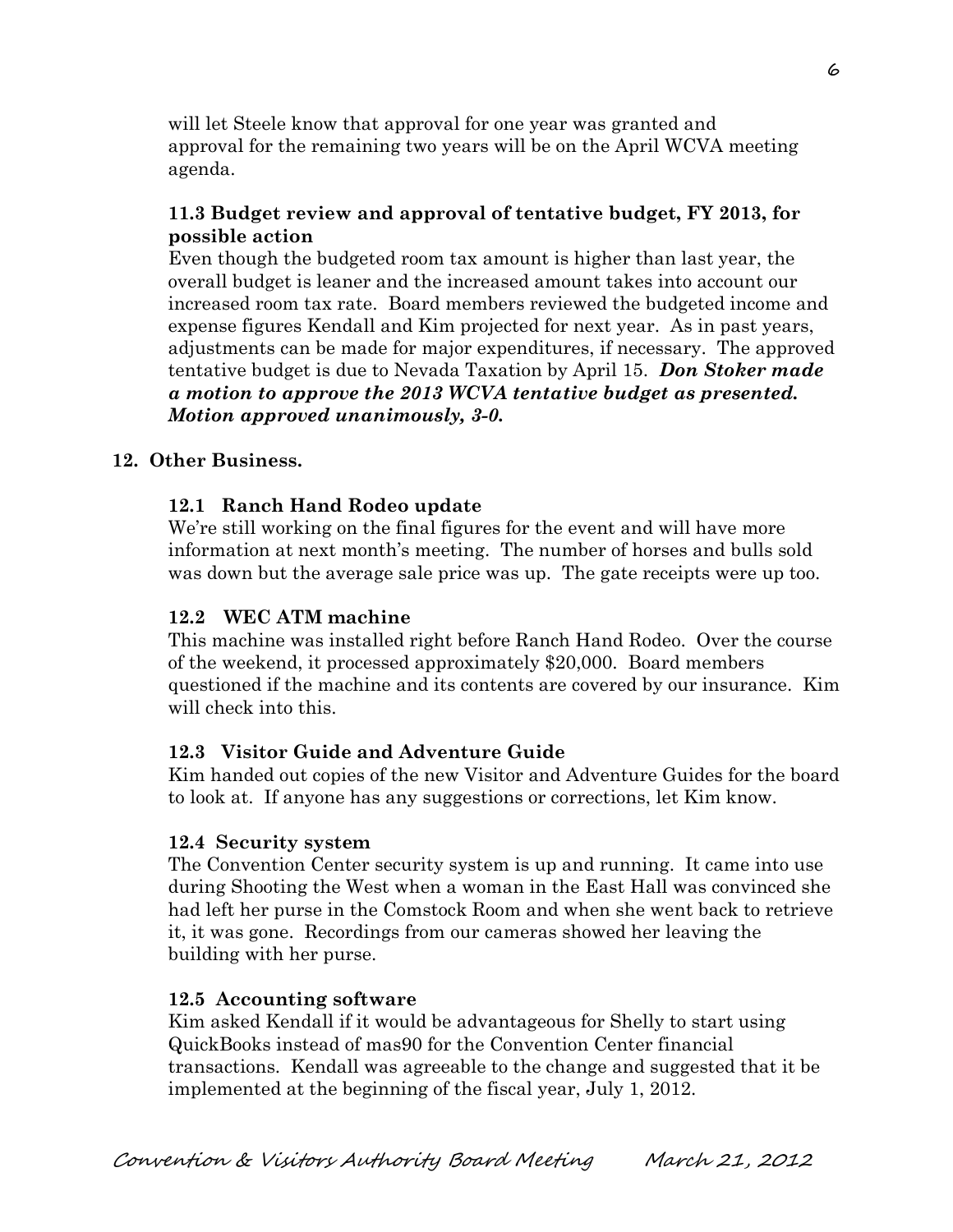**13. Regular Business. Next Meeting. The Board confirmed the next regular meeting date of Wednesday, April 18, 2012, 4:00 pm.** 

**14. Adjourn.** *Don Stoker made a motion to adjourn this meeting. Motion carried unanimously, 3-0.* The meeting was adjourned at 5:50 pm to the next regular meeting, or to the earlier call of the Chairman or to the call of any three (3) members of the Board on three (3) working days notice.

Respectfully submitted,

Shelly Noble

APPROVED ON \_\_\_\_\_\_\_\_\_\_\_\_\_\_\_\_\_\_\_\_\_\_\_\_\_\_\_\_, 2012

As written\_\_\_\_\_\_\_\_\_\_\_\_\_\_\_

As corrected Winnemucca Convention & Visitors Authority Board

Hotel Representative

 $\operatorname{ABSENT}$ TERRY BOYLE RODD WILLIAM STOWELL Chairman and Vice Chairman and Business Representative

\_\_\_\_\_\_\_\_\_ \_ \_\_\_\_\_\_\_\_\_\_\_\_\_\_\_ \_\_\_\_\_\_\_\_\_ \_\_\_\_\_\_\_\_\_\_\_\_\_\_\_\_\_\_ DON STOKER JOYCE SHEEN Treasurer and Motel Representative City Representative